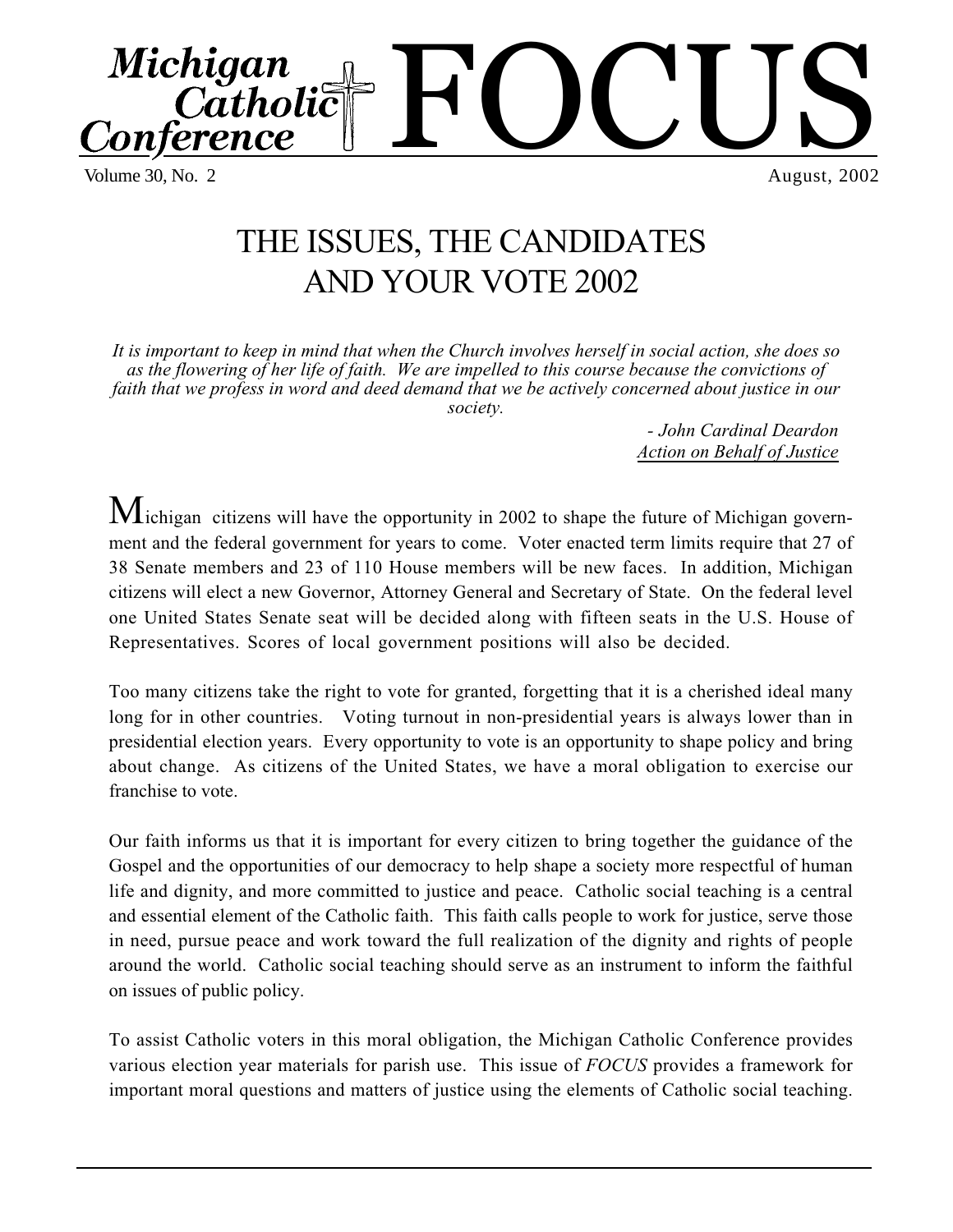## **LIFE AND DIGNITY OF THE HUMAN PERSON**

*We believe that every person is precious, that people are more important than things, and that the measure of every institution is whether it threatens or enhances the life and dignity of the human person.*

#### **Abortion and the Death Penalty**

Human life is a gift from God, one that we are all called to protect, nurture and sustain. The right to life, the most basic of all human rights, must be protected by law.

The Church rejects the 1973 United States Supreme Court abortion decision that denied legal protection to unborn children. Further, the Church rejects the use of partial birth abortions as barbaric acts that move our nation one step closer to acceptance of infanticide. Efforts to restrict abortion legislatively and to provide constitutional protection for unborn human life are supported. Laws and policies on stem cell research, cloning and related issues must respect and protect human life from the moment of conception. .

The Catholic Church in Michigan has uniformly dealt with the death penalty as but one facet of a consistent ethic of life. In 1973, 1985 and 1999, the Michigan Catholic Conference Board of Directors issued statements in opposition to the institution of the death penalty stating, "We believe that a principled and consistent rejection of death-dealing as a policy is required to uphold the dignity of human persons and the value of human life."

The death penalty is constitutionally prohibited in Michigan. In fact, in 1846 Michigan was the first governmental jurisdiction in the English-speaking world to abolish the death penalty. Because all life is sacred, from conception to natural death, the cruel and unnecessary death penalty should always be rejected as poor public policy and abusive toward the ethic of life.

#### **Where does the candidate stand on abortion? Where does the candidate stand on the death penalty?**

## **CALL TO FAMILY, COMMUNITY AND PARTICIPATION**

*We believe people have a right and a duty to participate in society, seeking together the common good and well being of all, especially the poor and vulnerable.*

The person is not only sacred but also social. How we organize our society in economics and politics, in law and policy, directly affects human dignity and the capacity of individuals to grow in community. The family is the central social institution that must be supported and strengthened, not undermined.

As God established the family as the basic cell of human society, public policies must support the concept of family. Therefore, the needs and concerns of families must be a central priority. Marriage, as God intended it, provides the basic foundation for family life and needs to be protected in the face of the many pressures working to undermine it.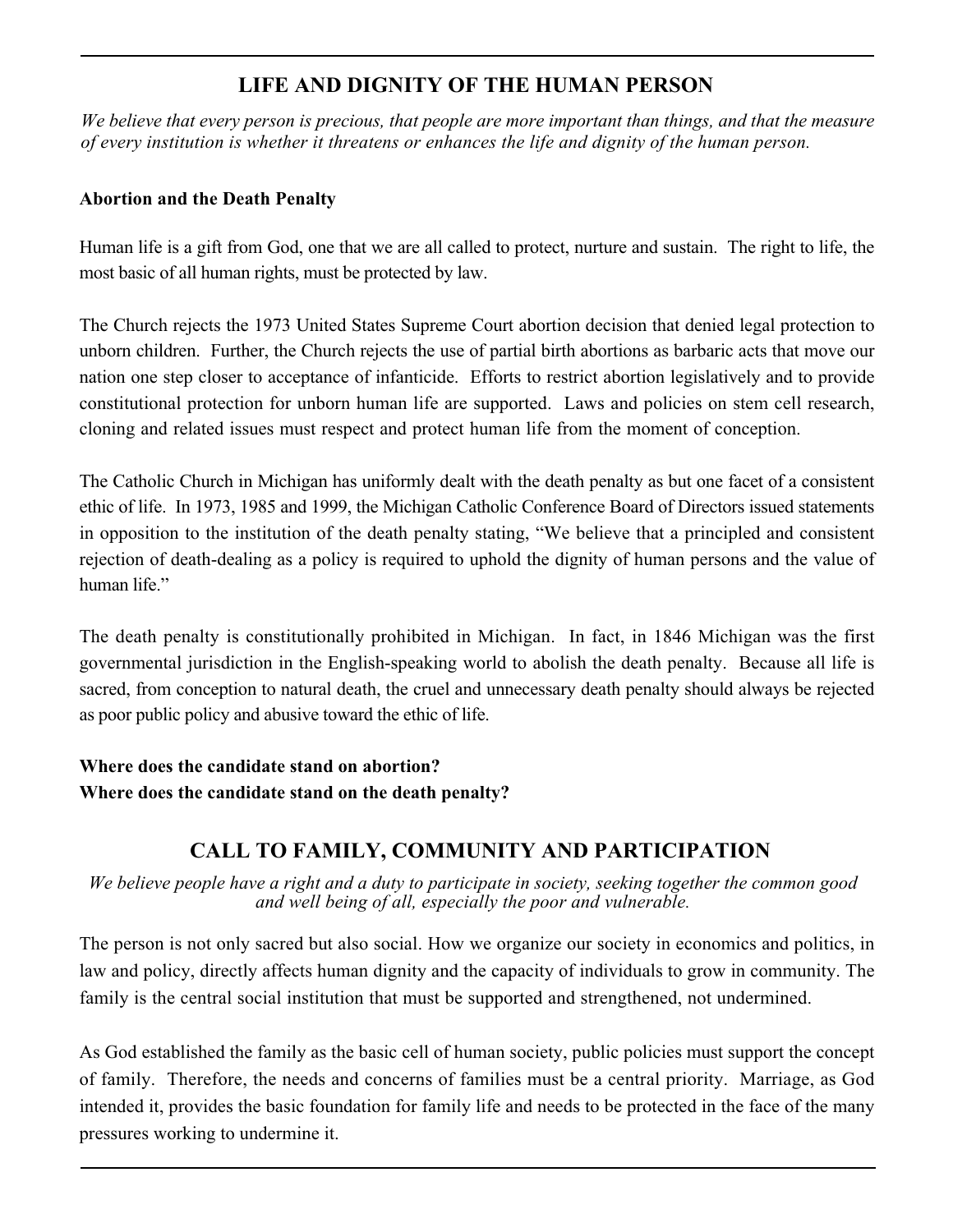Participation in political and community life is an essential aspect of growth and progress. Public policies that encourage full participation in civic life and encourage financial and other commitments to assist the poor and vulnerable in our society will help create a fullness of community and enhance the common good for all members of society.

**Where does the candidate stand on the issue of creating incentives for adoption? Where does the candidate stand on government mandating benefits be provided to unmarried partners?**

#### **RIGHTS AND RESPONSIBILITIES**

*Every person has a fundamental right to life and a right to those things required for human decency. Corresponding to these rights are duties and responsibilities—to one another, to our families, and to the larger society.*

#### **Education and Health Care**

One fundamental right of human decency and dignity is the right to an education. The Catholic Church has long held that parents are the primary educators of their children and should have a greater role in what, how, and where their children learn. In some cases private and/or religious schools are the best option for children. In others, public charter schools are more effective. For many, the traditional public school system provides the best educational opportunity. For this reason, education reform must continue to include a greater role for parents and families. Competition created by viable school choice policies will serve to better public schools and force all schools to focus on their number one mission, educating children.

True education reform removes barriers that prevent the state from living up to its moral obligation to ensure all children receive a quality education, and all families have the ability to make the choice they feel provides the best opportunity for their child. Expanding educational choice then is not an option. It is a requirement of social justice.

Quality health care is another fundamental right that must be promoted and supported by the cooperative efforts of the public and private sectors for the dignity of the individual and society as a whole. There continues to be a genuine need to reform our health care delivery system. The problems of the uninsured and the underinsured continue to escalate. The Catholic Church has spoken vigorously for reform rooted in values that respect the essential dignity of each person, ensure that human life is protected, and recognize the unique needs of the poor.

In addition, health care institutions must be allowed a "right of conscience" to enable these entities to refrain from providing, referring or paying for services that violate their moral tradition. .

The Catholic Church has a centuries-old tradition of providing essential medical care to the poor, the sick and the most vulnerable. Individual and institutional health care providers can and should maintain their mission and their services without compromising their social and moral teachings.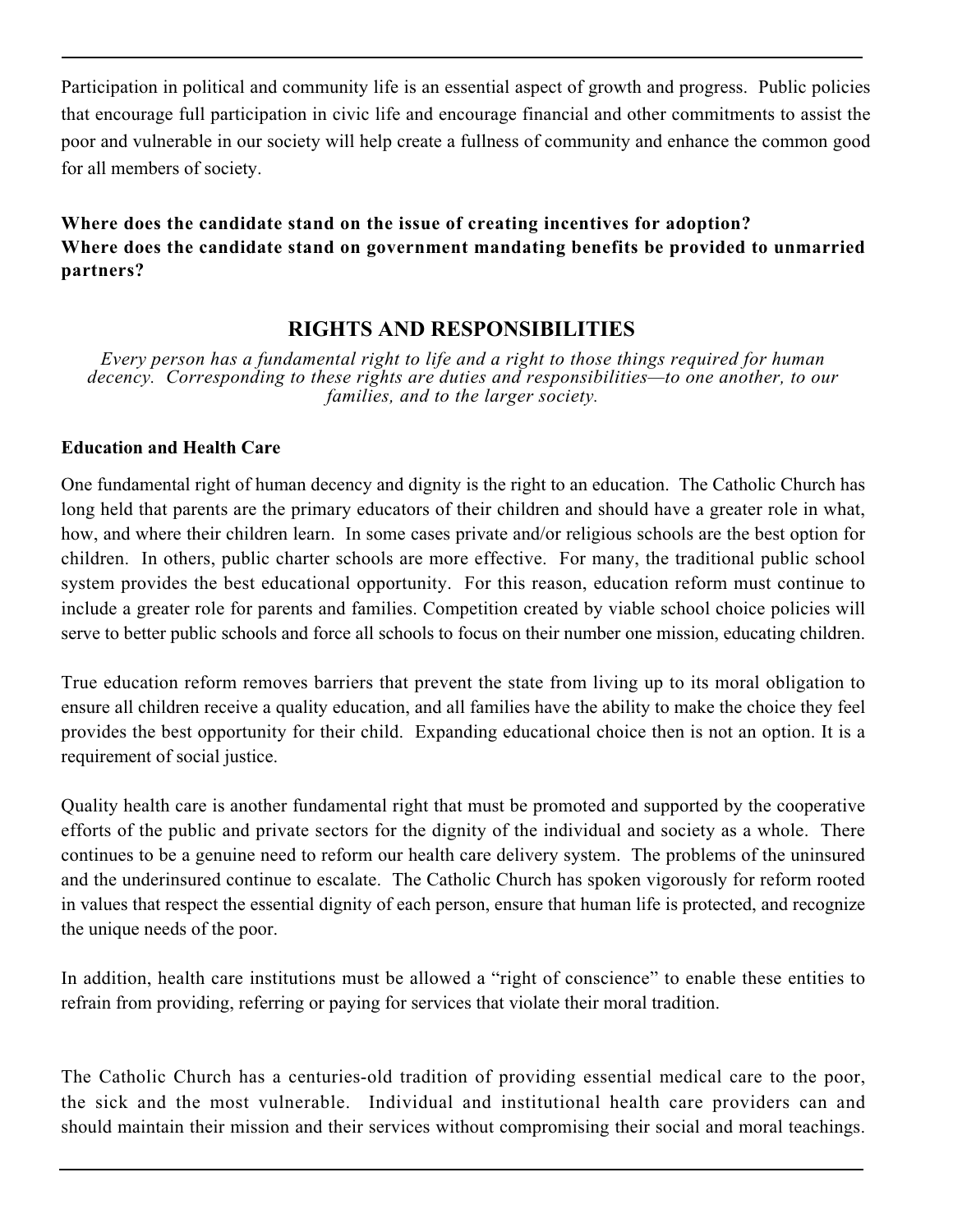Religious freedom of conscience has been a fundamental principle of our republic for more than two hundred years.

**Where does the candidate stand on the rights of parents to choose the educational setting for their children and the state's obligation to provide the means to exercise that right? Where does the candidate stand on extending quality health benefits as a right to all people? Does the candidate support a healthcare environment where religious healthcare providers are allowed to operate in a manner consistent with religious beliefs?**

### **OPTION FOR THE POOR AND VULNERABLE**

*In a society marred by deepening divisions between rich and poor, our tradition recalls the story of the Last Judgment (Mt 25:31-46) and instructs us to put the needs of the poor and vulnerable first.*

#### **Basic Human Needs**

Catholic tradition calls for the community to put first the needs of the poor and vulnerable. Society as a whole, acting through public and private institutions, has the moral responsibility to enhance dignity and protect human rights. In addition to the clear responsibility of private institutions, government has an essential responsibility in this area. This does not mean that government has the primary or exclusive role, but it does have a positive moral responsibility in safeguarding human rights and ensuring that the minimum conditions of human dignity are met for all. Using that gauge, it must be understood that governmental programs must be designed to enhance the principles of work, family and self-reliance.

The Church is opposed to measures which would deny benefits to children who are born to unwed mothers or to mothers already receiving assistance; which treat immigrants differently from others in society; and, which unjustly classify individuals in need of assistance as abusers and exploiters of the system.

Proposals on child-care, transportation and basic job training skills are essential elements in ensuring that individuals have the tools they need for self-sufficiency and should be supported. .

**Where does the candidate stand on the role of government in providing assistance and services to the poor and vulnerable members of our society?**

## **THE DIGNITY OF WORK AND THE RIGHTS OF WORKERS**

*If the dignity of work is to be protected, then the basic rights of workers must be respected – the right to productive work, to decent and fair wages, to organize and join unions, to private property, and to economic initiative.*

The economy must serve people, not the other way around. The Church teaches that work is more than a way to make a living; it is a form of continuing participation in God's creation. Most importantly, work is the ordinary way people meet their material needs and community obligations. In Catholic teaching, the principle of a living wage is integral to our understanding of human work.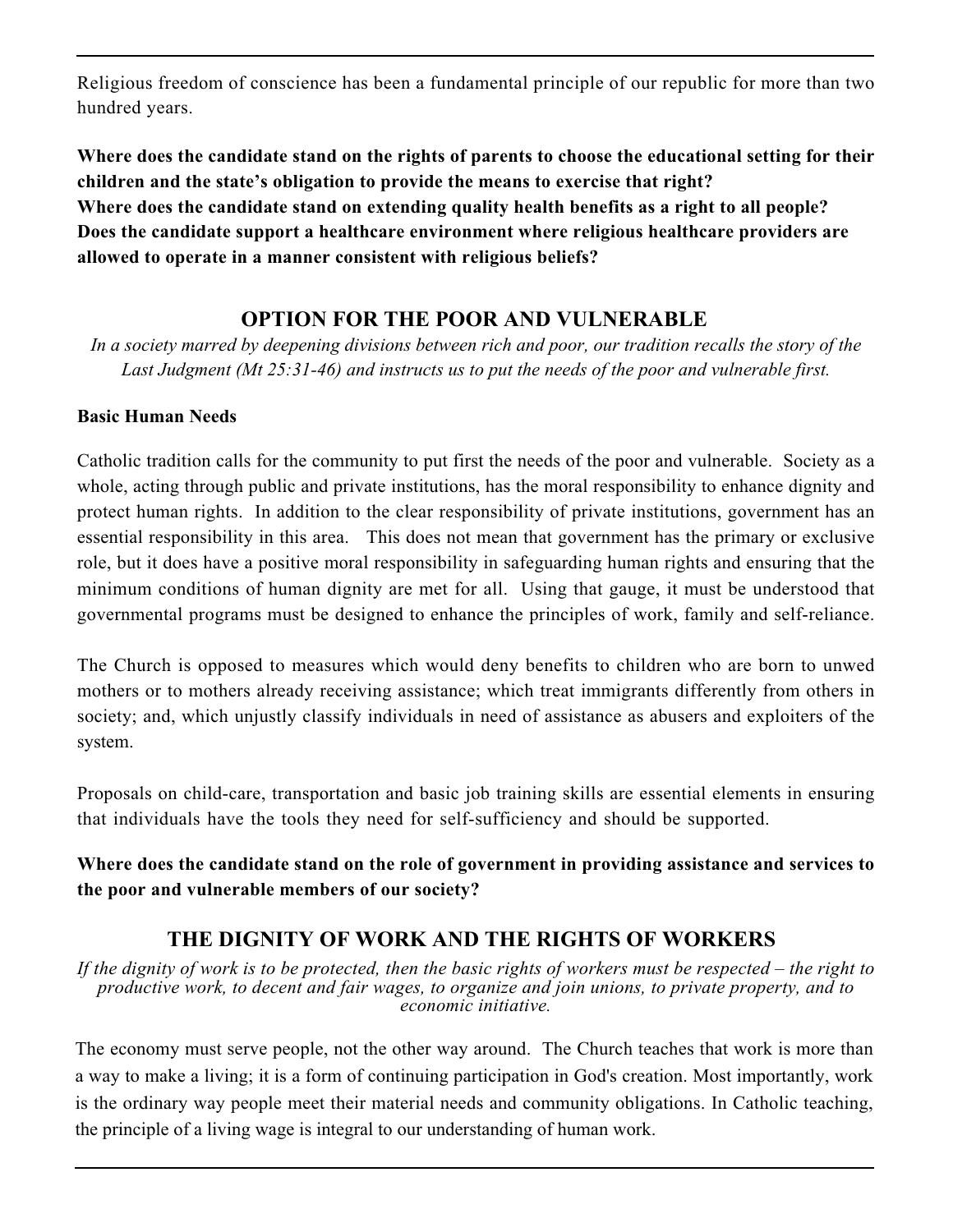Wages must be adequate for workers to provide for themselves and their families in dignity. While the minimum wage is not a living wage, the Church has traditionally supported increasing the minimum wage.

Wages must provide a reasonable standard of living. This is especially true for those who work in the service industry as well as those who perform manual labor. Reasonable compensation for those who find themselves unemployed must also be part of the public policy equation if we are to have a just society that values the inherent dignity of each individual.

Work environments must also be safe and free from discrimination or harassment. A productive workforce must include elements of respect and common values shared by both management and labor. .

#### **Where does the candidate stand on the minimum wage law? Living wage? Where does the candidate stand on the level of unemployment compensation?**

#### **SOLIDARITY**

*We are our brothers' and sisters' keepers, wherever they live. Learning to practice the virtues of solidarity means learning that "loving our neighbor" has global dimensions in an interdependent world.*

The concerns for workers extend beyond the borders of the United States. Increasingly we live and act in a global marketplace. We are members of one human family, not simply rivals in a global economy. Globalization is here to stay. The question is whether globalization will lift people up or push them down; whether it will drive people apart or bring them together, whether it will increase gaps between rich and poor, or build new economic bridges between the peoples of the world. Because of the United States' economic power and unique role in this process, Catholics in the U.S. have a particular responsibility to reflect and act on these matters.

Where the global economy leaves individuals behind, it is the moral function of government to protect human rights and secure basic rights of all members of the human family. Government must assume responsibility for guaranteeing that the minimum conditions for social activity, including both human rights and justice, are met. The Church's teaching on international justice and peace is not just a mandate for a few large agencies, but a challenge for every Catholic and every individual who seeks to lead our nation and state.

#### **Does the candidate support a governmental role in global relief services?**

**How does the candidate address issues of globalization and solidarity with those who are left behind? Where does the candidate stand on protection of human rights across the world?**